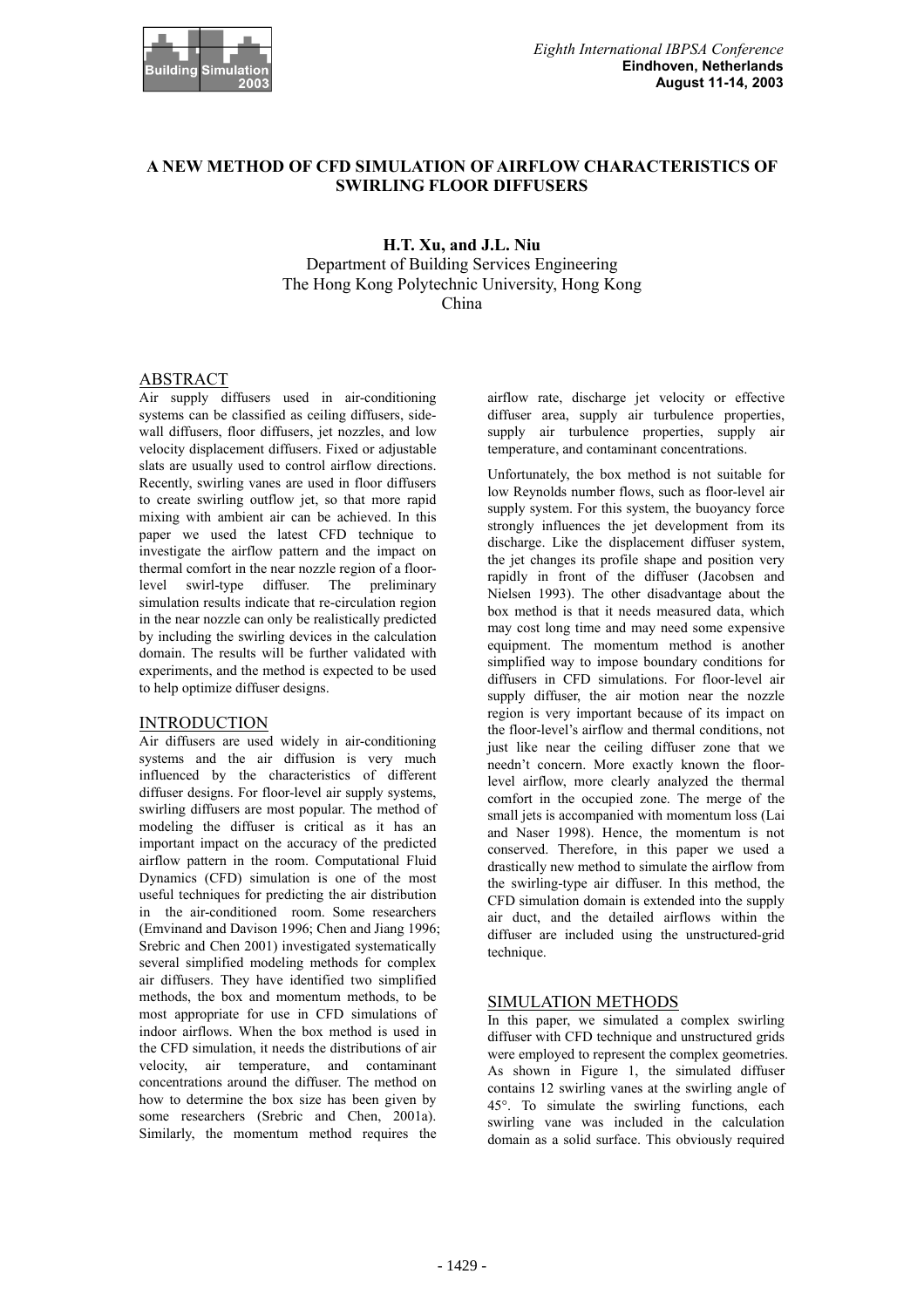fine grids in the diffuser region, and the grid size was about 5 mm, and in totally, 67291 grids were used in this simulation.



Figure 1. The complex swirling air diffuser

For the air flow calculation, standard  $\kappa$  =  $\varepsilon$ turbulence model (Launder and Spalding 1974) is used and Boussinesq assumption (Tritton 1988) is used to account for the buoyancy effects due to the temperature difference. Also caution is taken in locating the discretization grids in the near wall region to compensate for the deficiencies of the standard k- $\varepsilon$  model. A hypothetical office room is simulated. The room is 5.1m in length, 3.6m in width and 2.6m in height. There are two occupants (each occupant generating a convective heat of 50 watts and radiant heat of 25 watts). Heat gains also come from other internal heat sources in convective form. The convective heat is assumed to be 448 watts by 2 large electrical appliances. Figure 2 shows the configuration of the office room.



Figure 2. Configuration of the simulated office room

Three room thermal conditions were preset based upon a thermal dynamic simulation of the whole room (Niu et al 2001). Two swirling floor diffusers were used. For this case, the air supply velocity was firstly set at 1.5m/s and the air supply temperatures were set at  $18^{\circ}$ C,  $20^{\circ}$ C and  $22^{\circ}$ C respectively and the boundary conditions were kept constant. The simulation conditions are an air temperature of  $27\pm$  $1^{\circ}$ C, a relative humidity of 50 $\pm$ 20%, and a mean radiation temperature of  $27±2^{\circ}$ . These conditions

provide a comfortable underfloor air-conditioning environment, according to previous research.

#### RESULTS AND DISCUSSIONS

As typical underfloor air distribution system, the air temperature near the floor level tends to be low, and there is a vertical air temperature difference between the feet/ankle level and the head level, which is determined by boundary conditions and the inlet conditions. In comparison with low velocity displacement diffuser (Niu et al 2001), this mixing between the air jet and room air is much more rapid, and therefore the vertical temperature gradient is much lower. If the boundary conditions are kept constant, the temperature difference reduces with the raised inlet temperature (Figure 3).

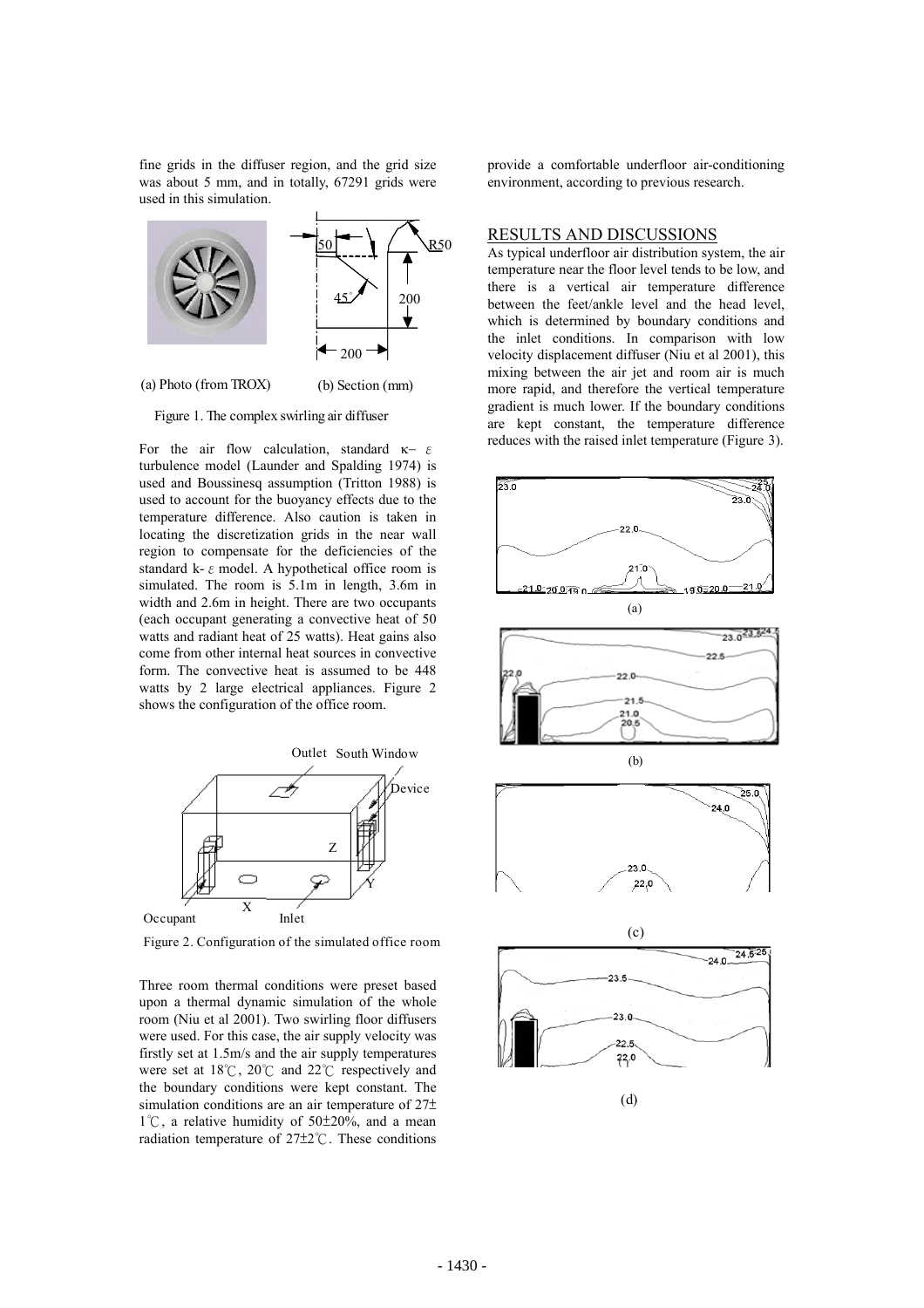



Figure 4b. Partial velocity vector (Y=0.0m)



Figure 4c. Velocity vector (Y=-1.3m)

The simulation velocity distribution is typically characteristic by convection flow and buoyancy due to the temperature difference (Figure 4a and 4c). In more detail, Figure 4b shows the velocity near and in the two diffusers. It can be seen that the swirling jet flows along the floor, and right above the diffuser flow re-circulation occurs. This may indicates both the momentum method and the box method would fail to represent this flow feature. Two airstreams are mixed in the middle place of the diffusers and accordingly form eddies.



Figure 5. Radiant temperature (Y=0.0m)

The mean radiant temperature distribution pattern (Figure 5) is dominated by the warm window surface. In general, the radiant temperatures near the window are around  $5^{\circ}$ C higher than those in the internal areas. It should be noted that in our simulation, only the radiant temperature effects due to internal temperature differences are calculated, but the direct radiant heat from the electrical appliances to people are not calculated. In office environment this is most likely the case.

Around the supply nozzle, the local percentage dissatisfied due to draft (PD) tends to be high, due to the combined effects of low temperature, relatively high velocity, and the existence of turbulence. At certain distance away from the nozzle, the draft risks will normally diminish. Raising the supply air temperature from  $18^{\circ}$  to 20  $^{\circ}$ C and 22 $^{\circ}$ C, the PD is reduced and is very uniform in the internal zone (Figure 6a, 6b and 6c). In the middle floor, the PD is very high due to the mixed airflows. Also, from the figure 6d and figure 7, we can see that PD reduces sharply near the floor level if we set the inlet velocity at 1.0m/s and keep the inlet temperature at  $20^{\circ}$ C.

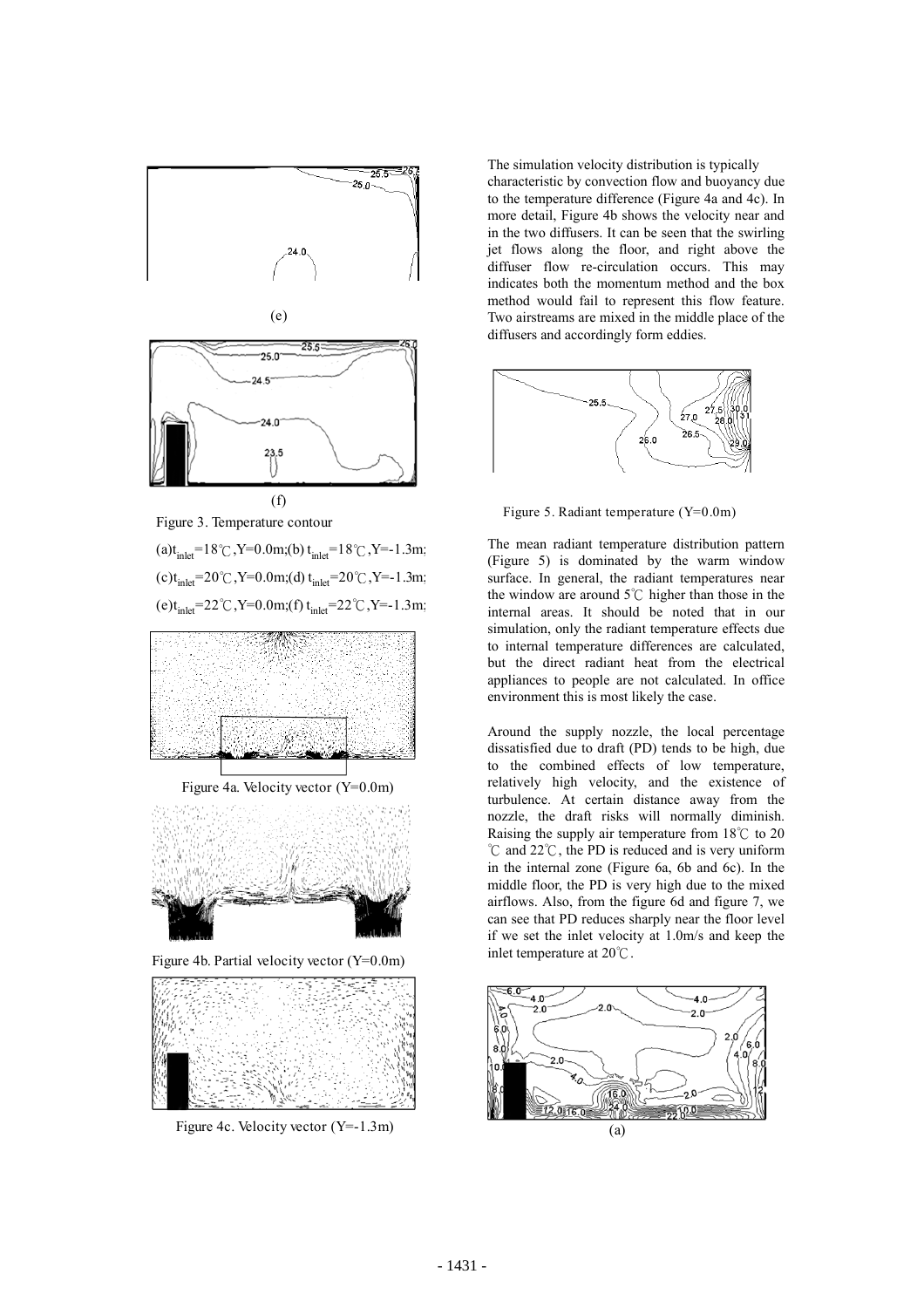

(d)

#### Figure 6. PD contour due to draft

(a)  $t_{\text{inlet}}$  =18°C,  $v_{\text{inlet}}$  =1.5 m/s; (b)  $t_{\text{inlet}}$  =20°C,  $v_{\text{inlet}}$  =1.5 m/s; (c)  $t_{\text{inlet}} = 22^{\circ}$ C,  $v_{\text{inlet}} = 1.5$ m/s;(d)  $t_{\text{inlet}} = 20^{\circ}$ C,  $v_{\text{inlet}} = 1.0$ m/s



## **CONCLUSIONS**

The main objective of this article is to describe the method for characterizing swirling air diffusers for CFD simulation of the room airflows. The swirling diffusers used in the under-floor air distribution system can be simulated by unstructured grids including the in-duct airflow. From the simulated results we can see that the velocity distribution pattern around the diffuser zone (Figure 3b) was very complicated. Re-circulation was seen in the core region very close to the nozzle, which cannot be accurately represented by the box and momentum methods. The simulation temperature results also showed the vertical temperature difference exists in the room under the influence of buoyancy force, but the vertical stratification is much weaker than that in the case of low velocity displacement ventilation. Near the floor level, PD is reduced with the supply temperature increased, and the influence of inlet velocity is also another important factor to PD. Simulations of a series of swirling diffusers will be carried-out in the next step and experimental validations will also be performed.

### ACKOWLEDGEMENTS

This project is financially supported by the Research Grant Council of the Hong Kong SAR government and the project number is PolyU 5028/00E (B-Q369).

### REFERENCES

Chen, Q. and Jiang, Zh. 1996. Simulation of a Complex Air Diffuser with CFD Techniques. *Proc of Roomvent'96.* Vol.1, pp.227-234.

Emvin, P. and L. Davidsen. 1996. A Numerical Comparison of the Diffuse in Case EI ANNEX20. *Proc. of Roomvent'96.* Vol.1, pp.219-226.

Jacobsen, T.V. and P.V. Nilelsen. 1993. Numerical Modeling of Thermal Environment in a Displacement-Ventilated Room. *Proceedings of Indoor Air'93:5.* 

Lai, J.C. and Naser, A. 1998. Two Parallel Plane Jets: Comparison of the Performance of Three Turbulence Models. *Proc Instn Mech Engrs. Part G J. Aerospace Engineering.* Vol.212, pp.379-391.

Launder, B.E., and Spalding, D.B. 1974. The Numerical Computation of Turbulent Flows. *Computer Methods Appl. Mech. Engr..* Vol.3, pp.269-289.

Niu, J.L, Zuo, H.G. and J. Burnett. 2001. Simulation Methodology of Radiant Cooling with Elevated Air